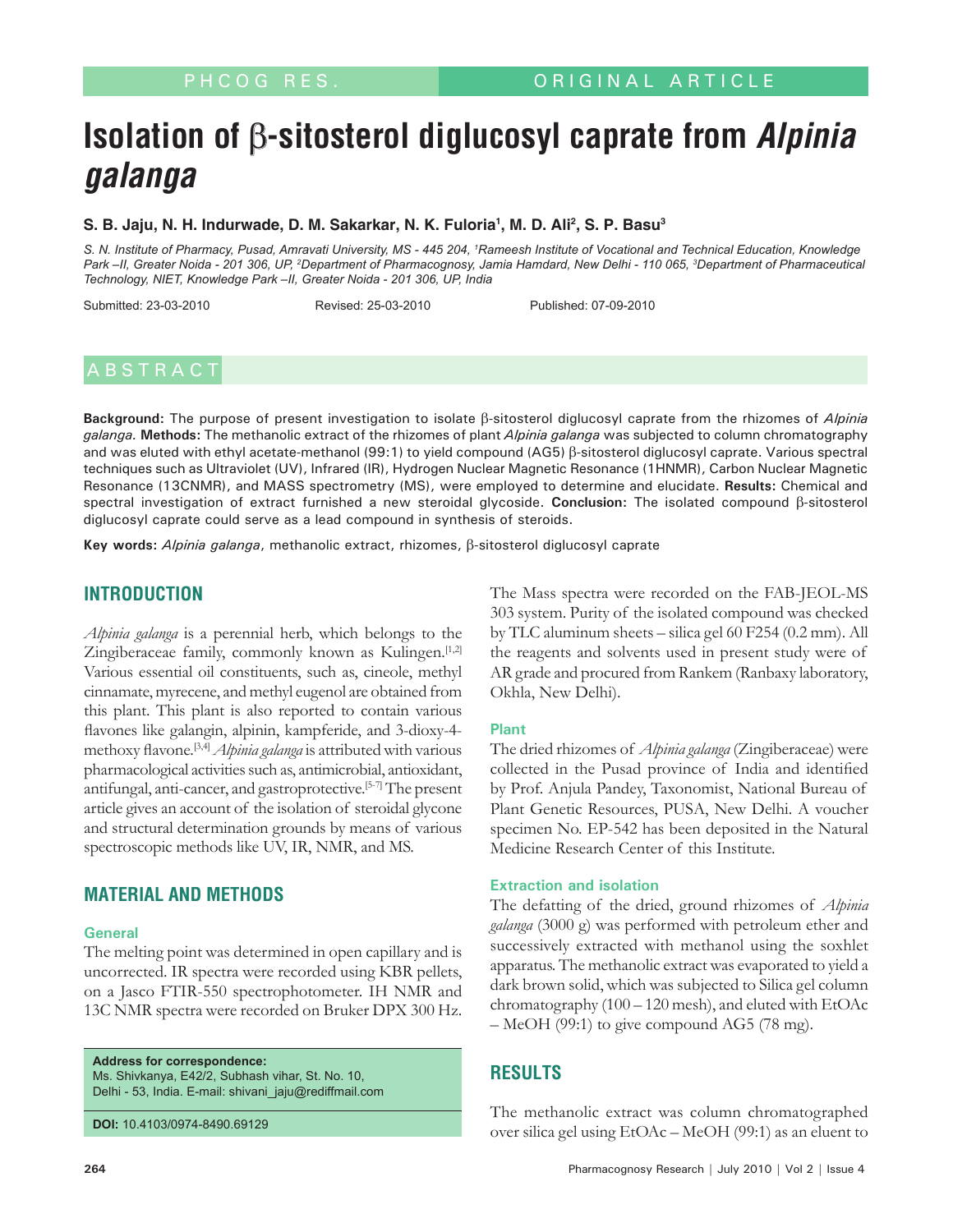yield colorless crystals of compound β-sitosterol diglucosyl caprate (AG5) [Figure 1], which were recrystallized from acetone. The compound AG5 responded positively to the tests of steroids and showed an Rf value of 0.62 in the EtOAc – MeOH (49:1) solvent system. The melting point for isolated compound AG5 was determined by the open capillary method and was recorded as 184°C – 187°C, which was uncorrected. The compound AG5 showed IR bands at 3510, 3432, 3360, 2923, 2850, 1721, 1641, 1504, 1453, 1389, 1263, and 1032 cm-1. The positive FAB-MS showed m/z at 892 [M] +  $(C_{51} H_{88} O_{12})$  (1.1), 479 (16.1), 464 (33.6), and 413 (92.3). The structure of compound AG5 was further supported by the 1H-NMR and 13 C-NMR data given in Table 1.

#### **DISCUSSION**

The compound AG5, named as β-sitosterol diglucosyl caprate, was obtained in a colorless crystalline form. Its IR spectrum exhibited characteristic absorption bands for hydroxyl groups  $(3510, 3432, 3360 \text{ cm}^{-1})$ , ester group  $(1721 \text{ cm}^3)$ , and unsaturation  $(1641 \text{ cm}^3)$ . The positive ion FAB-Mass spectrum showed a molecular ion peak generated at 413, which indicated a β-sitosterol nucleus in the molecule. The ion peak arising at m/z 479  $[C_{22}H_{39}O_{11}]^+$ and 464  $[C_{21}H_{36}O_{11}]^{+}$  indicated the location of a diglycosidic moiety esterified with capric acid in β-sitosterol glycoside.

The 1 H NMR of compound AG5 exhibited signals at δ 5.32 (Vinylic, 1H, d, H-6),  $\delta$  0.91(3H, d, CH<sub>3</sub>, C-21),  $\delta$  0.82 (3H, d, CH<sub>3</sub>, C-26) and δ 0.80 (3H, d, CH<sub>3</sub>, C-27), δ 0.65 (3H, br, C-18), 0.95 (3H, br, C-19). Anomeric C-1 proton and other protons of the glucose moiety were observed at  $\delta$  5.01 (H-1'),  $\delta$  4.38 (H-2'),  $\delta$  4.03 (H-3'), and  $\delta$  3.09 (H-6'). A broad signal integrating 12 protons at δ 1.23 was attributed to the methylene protons. 13C NMR spectral data of AG5 showed the presence of 51 carbon atoms in the



| Table 1: 1H NMR and 13C NMR values of           |  |
|-------------------------------------------------|--|
| β-sitosterol diglucosyl caprate (compound AG 5) |  |

| <b>Position</b> | <sup>1</sup> HNMR                  | <sup>13</sup> C NMR   |                |
|-----------------|------------------------------------|-----------------------|----------------|
|                 | Alpha                              | <b>Beta</b>           |                |
| 1               | 1.41 <sub>m</sub>                  | 2.40 m                | 36.87          |
| $\overline{2}$  | 1.94 m                             | 1.86 m                | 36.26          |
| 3               | 3.25 brm ( $w1/2$ = 18.2)          | ----                  | 73.48          |
| 4               | 2.63 d ( $J = 11.2$ )              | 2.34 d $(J = 6.1)$    | 41.12          |
| 5               | -------                            |                       | 140.38         |
| 6               | 5.32 d $(J = 4.9)$                 |                       | 121.22         |
| 7               | 2.50 m                             | 2.48 m                | 29.01          |
| 8               | ----                               | 1.78 <sub>m</sub>     | 31.41          |
| 9               | 1.62 m                             | ----                  | 51.64          |
| 10              | ----                               | -----                 | 36.25          |
| 11              | 2.01 m                             | 1.45 m                | 20.61          |
| 12<br>13        | 1.13 m<br>$\overline{\phantom{a}}$ | 1.83 <sub>m</sub>     | 37.68          |
| 14              | 1.16 <sub>m</sub>                  | ----<br>----          | 41.05<br>56.18 |
| 15              | 1.18 m                             | 1.50 <sub>m</sub>     | 23.87          |
| 16              | 1.76 m                             | 1.53 m                | 27.81          |
| 17              | 1.41 m                             | ----                  | 55.44          |
| 18              | $0.65$ brs                         | ---                   | 11.70          |
| 19              | $0.95$ brs                         | ----                  | 19.72          |
| 20              | $---$                              | 2.12 m                | 35.49          |
| 21              | $0.91 d$ J = 6.5)                  | $\overline{a}$        | 18.62          |
| 22              | 1.50 <sub>m</sub>                  | $1.20 \text{ m}$      | 33.36          |
| 23              | 1.18 m                             | 1.65 <sub>m</sub>     | 25.46          |
| 24              | $1.20 \text{ m}$                   | ---                   | 45.15          |
| 25              | $1.55$ m                           | ---                   | 29.16          |
| 26              | $0.82$ d (J = 6.1)                 | ---                   | 19.10          |
| 27              | $0.80 d (J = 6.3)$                 | $\overline{a}$        | 18.94          |
| 28              | 1.16 m                             | 1.55 m                | 22.62          |
| 29              | $0.78 d (J = 6.2)$                 | -----                 | 11.68          |
| $G-1'$          | 5.01 d $(J = 7.1)$                 |                       | 100.78         |
| $G-2'$          | 4.38 d ( $J = 4.8$ )               |                       | 81.29          |
| $G-3'$          | 4.03 m                             | ----                  | 71.77          |
| $G-4'$          | 3.96 m                             | ----                  | 70.13          |
| $G-5'$          | 4.50 m                             |                       | 76.77          |
| G-6'            | $3.09$ (J = 8.6)                   | 3.04d $(J = 8.6)$     | 61.12          |
| $G-1"$          | 4.89 d $(J = 7.3)$                 |                       | 100.79         |
| G-2"            | 4.25 d ( $J = 6.3$ )               |                       | 73.86          |
| $G-3"$          | 4.01 m                             |                       | 71.81          |
| G-4"            | 3.86 m                             |                       | 67.03          |
| $G-5"$          | 4.43 m                             |                       | 76.79          |
| $G-6"$          | 3.69 d ( $J = 11.3$ )              | 3.64 d ( $J = 11.3$ ) | 63.07          |
| 1"              |                                    |                       | 171.61         |
| 2"              | 2.69 d ( $J = 7.3$ )               | 2.59 d $(J = 7.3)$    | 59.24          |
| 3"<br>4"        | 1.45 m                             | 1.41 m                | 49.61          |
| 5"              | 1.23 brs<br>1.23 brs               | 1.23 brs              | 28.81          |
| 6"              | 1.23 brs                           | 1.23 brs<br>1.23 brs  | 28.81<br>28.81 |
| 7"              | 1.23 brs                           | 1.23 brs              | 28.81          |
| 8"              | 1.23 brs                           | 1.23 brs              | 28.81          |
| g'''            | 1.23 brs                           | $1.23$ brs            | 28.81          |
| 10"             | $0.84$ t (J = 6.1)                 | $\overline{a}$        | 18.03          |

molecule. Signals at δ 140.38, δ 121.22, and δ 73.38 were assigned to C-5, C-6 unsaturated carbons, and C-3 carbinol carbon, respectively. The anomeric carbon appeared at δ 100.79 (C-1'). The remaining sugar carbons resonated in the range of  $\delta$  73.86 – 63.07. A signal at  $\delta$  18.03 was attributed to methyl position (C-10'''). The deshielding of the C-2' Figure 1: Structure of β-sitosterol diglucosyl caprate (compound AG 5) Carbon signal at δ 81.29 in the <sup>13</sup>C NMR and a one proton